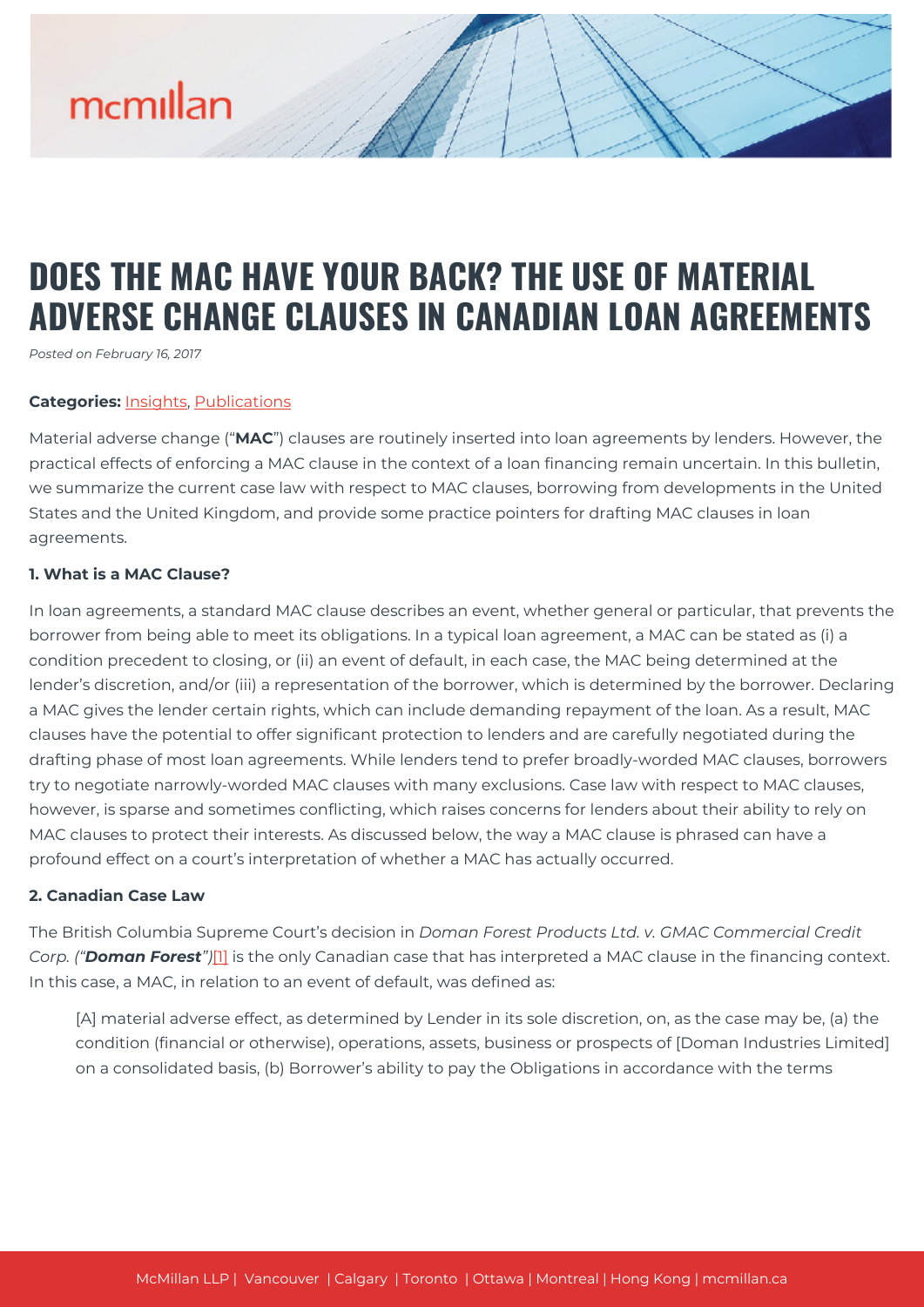thereof, (c) the Collateral, the Liens on the Collateral or the priority of any such Liens, or (d) the practical realization of the benefits of Lender's rights and remedies under this Agreement and/or the Ancillary Agreements[.\[2\]](#page--1-0)

The court considered whether the borrower's serious financial setbacks, which worsened after the US government imposed a softwood lumber duty, constituted a MAC, despite the cyclical nature of the borrower's business. In finding that it was open for the lender to declare a MAC, the court provided certain guiding principles for analyzing and drafting MAC clauses.

First, the court stated that because the MAC clause left the determination of a MAC to the lender, in its sole discretion, the standard of materiality is that of the particular lender in its discretion rather than "the objective standard of a reasonable lender in [the same] circumstances."[\[3\]](#page--1-0) However, the court did note that the lender's discretion has to be "exercised reasonably and be based on *bona fide* considerations.["\[4\]](#page--1-0) Second, the court held that prior knowledge of the borrower's financial problems (which were known to the lender before execution of the loan agreement and supported through the financial covenant to provide future financial statements) does not preclude a MAC because what matters is whether the financial problems accumulate over time, until they become "material".<sup>[5]</sup> The court noted that the definition of material adverse effect was broadly defined to include the financial condition of the borrower and looked to the financial results, in particular the earnings before interest, taxes, depreciation and amortization ("EBITDA"), of the borrower to determine its financial condition, despite the fact that the loan was secured by accounts receivables and did not contain a financial covenant requiring the borrower to maintain a certain EBITDA ratio. Thus, the court found that the financial results of a borrower can be an "important indicator"[\[6\]](#page--1-0) of the borrower's financial condition, even where the advance of a loan itself does not rely on them. Lastly, as the imposition of a softwood lumber duty on the borrower was a major contributing factor in its deteriorating financial condition, the case suggests that events not within the borrower's control can constitute a MAC.

Canadian courts have also considered MAC clauses in the context of mergers and acquisitions ("M&As")[.\[7\]](#page--1-0) In these cases, the MAC clause generally states that, as of a certain date, there has been no material adverse change in the financial condition of the target company. These clauses are representations of the target company and so are not stipulated to be at the purchaser/lender's discretion, unlike in *Doman Forest*.

Nevertheless, certain key principles can be extracted from the Canadian M&A cases. First, materiality should be assessed by analyzing the context of the "particular circumstances" reasonably expected to influence the decision of the particular purchaser to complete the purchase[.\[8\] T](#page--1-0)his is similar to *Doman Forest*. Second, in transactions between sophisticated parties, such parties may want to proceed with a transaction despite knowing of problems in a target's financial condition, in which case such knowledge would preclude a finding of a material adverse change.[\[9\]](#page--1-0) This is not consistent with *Doman Forest*, but should nevertheless be taken as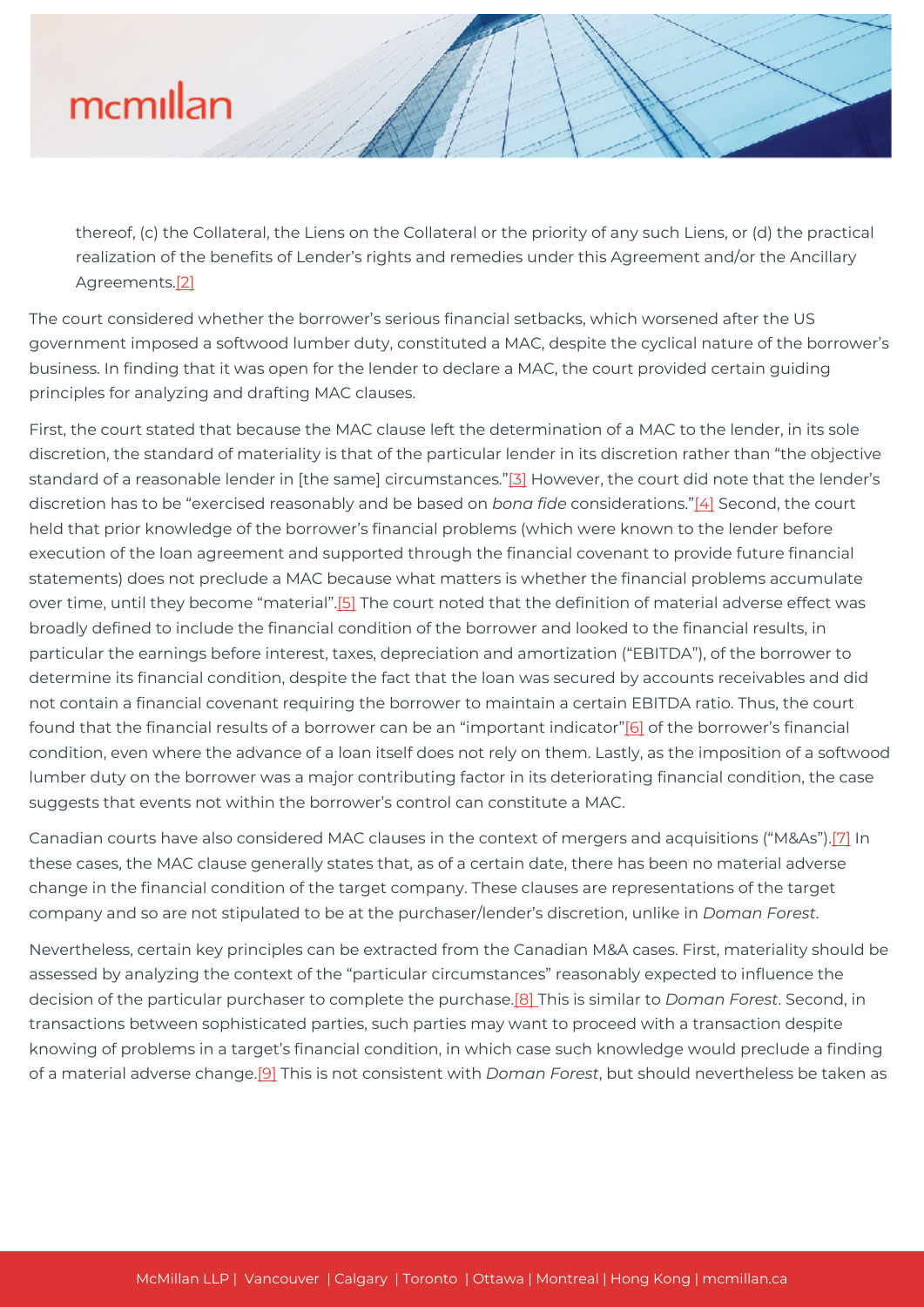a warning that knowledge of the borrower's financial problems at the time that the loan agreement is signed may make it more difficult for a lender to prove a MAC. Third, external events not within a target's control can be MACs, so long as the MAC clause is not specifically limited to internal events, which is consistent with Doman Forest.[\[10\]](#page--1-0)

#### **3. US Case Law**

The leading cases on MAC clauses in the US appear in the context of M&As. Unlike in Canada, the courts in the US have adopted a very high standard of materiality. Purchasers face "a nearly insurmountable burden" in persuading the court that a MAC has occurred[.\[11\]](#page--1-0)

In *IBP, Inc. v. Tyson Foods Inc. ("IBP")*,[\[12\]](#page--1-0) which dealt with the acquisition of a beef and pork distributor, the target company gave a representation that there was no MAC, which was defined as "any event, occurrence or development of circumstances or facts which has had or reasonably could be expected to have a Material Adverse Effect...on the condition (financial or otherwise), business, assets, liabilities or results of operations of [IBP] and [its] Subsidiaries taken as a whole."[\[13\]](#page--1-0) In denying the acquirer's claim, the court held that although the target had failed to meet its projected earnings for a quarter, its business was subject to the cyclical nature of the beef industry and thus a more long term standard of materiality was required. The court adopted a standard of materiality that only considered "the longer-term perspective of a reasonable acquirer."[\[14\]](#page--1-0) The court held that a MAC clause protects the acquirer from unknown events and not events that are known to it. It specifically referenced the fact that while some MAC clauses refer to "declines in the overall economy or the relevant industry sector" the one in this instance did not[.\[15\]](#page--1-0) One of the factors that the court considered in making its decision was that the acquirer, in its public statements with respect to the termination of the purchase agreement, did not state that a MAC had occurred. The court's decision in *IBP* was affirmed in three subsequent cases in the US.[\[16\]](#page--1-0)

#### **4. UK Case Law**

There are two leading cases in the UK on MAC clauses in the financing context. In the first case, *Grupo Hotelero Urvasco SA v. Carey Value Added SL and Another ("Grupo")*[,\[17\]](#page--1-0) the UK court used reasoning similar to that of the US courts described above, citing IBP in its decision, and therefore, applied a high standard of materiality when interpreting a MAC clause. The MAC clause was a representation of the borrower which stated that "there has been no material adverse change in [the borrower's] financial condition (consolidated if applicable)" since an applicable date. [\[18\]](#page--1-0) The court identified several guiding principles for analyzing MAC clauses: (i) to find a MAC, there must be a significant effect on the borrower's ability to perform its obligations, and "in particular its ability to repay the loan";[\[19\]](#page--1-0) (ii) the term "financial condition" is in itself limited in time and scope, and excludes the borrower's prospects and "external economic or market changes";[\[20\]](#page--1-0) (iii) if the lender has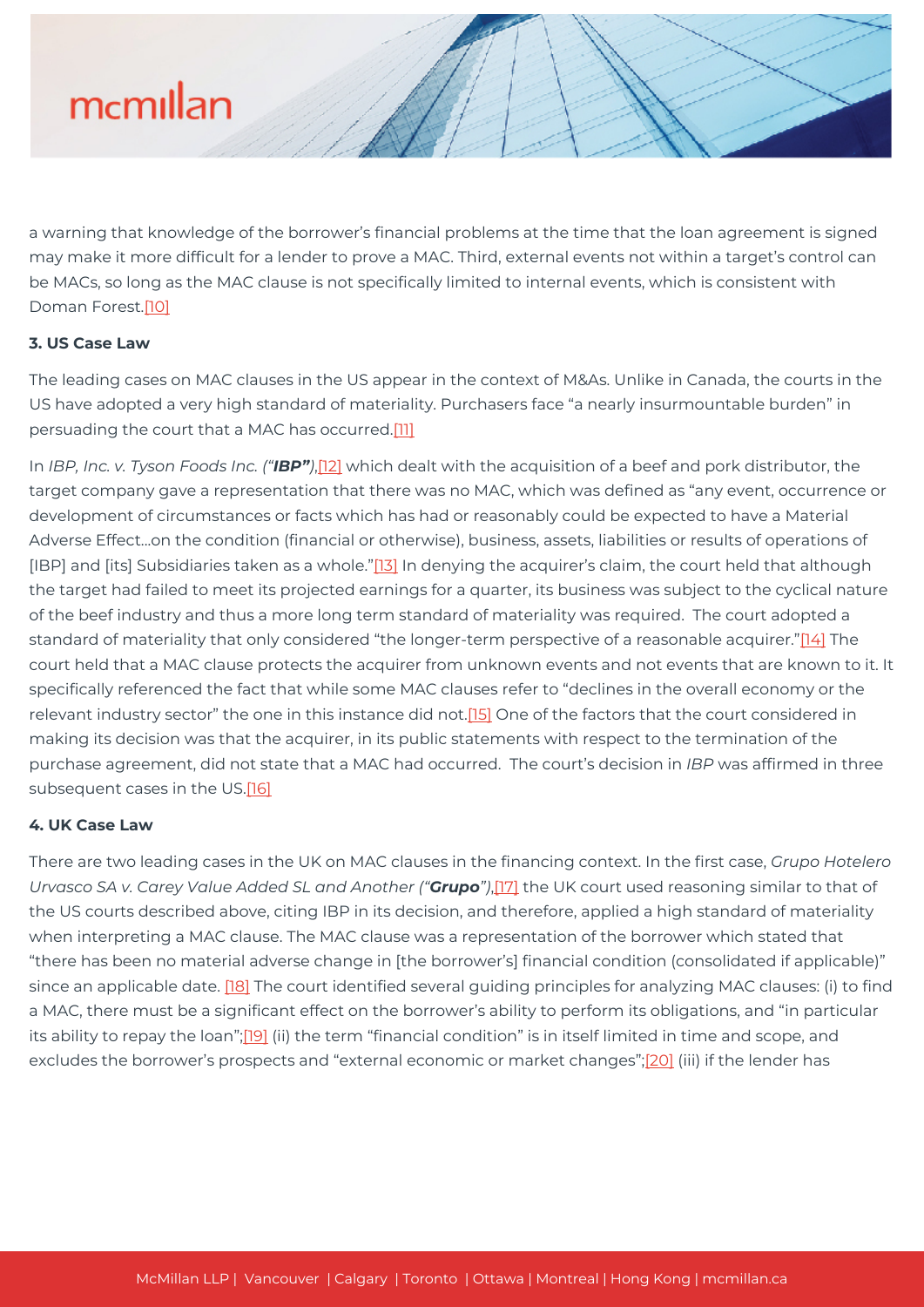knowledge of circumstances relating to the MAC at the time the loan is made, it should not be able to rely on the MAC clause; and (iv) any material adverse changes must be long-term and not temporary. The court carefully examined the structure of the MAC clause and pointed out that the insertion of the words "consolidated if applicable" is a direct reference to the borrower's financial statements. Accordingly, the financial condition of the borrower should be determined from the financial statements – otherwise, the enquiry "becomes wide ranging and imprecise.["\[21\]](#page--1-0) The court, however, noted that there are other factors to consider as well, such as the borrower's inability to pay its debts.

In the second case, *Cukurova Finance International Limited and Another v. Alfa Telecom Turkey Limited*[,\[22\]](#page--1-0) a facility agreement provided that an event of default was "any event or circumstance which in the opinion of [the lender] has had or is reasonably likely to have a material adverse effect on the financial condition, assets or business of [the borrower].["\[23\]](#page--1-0) A large arbitration award was made against the borrower and the lender sought to enforce the MAC clause. The court held that a lender has to believe there to be an adverse effect, however, there does not actually have to be such an adverse effect. According to the court, the MAC clause entitled the lender "to be a judge in its own cause on the issue of whether the MAC clause is satisfied.["\[24\]](#page--1-0) Nevertheless, the court has to be convinced that the lender did in fact form such an opinion and that this opinion was "honest and rational"[.\[25\]](#page--1-0) This mirrors the court's findings in *Doman Forest*.

#### **5. A Specific Example of a MAC: Economic Downturns and the Vote for Brexit – Do these Constitute a MAC?**

The controversial nature of MAC clauses is highlighted by recent events in Great Britain: the vote in support of "Brexit" reopened a discussion about whether a volatile economy or profound economic event could constitute a MAC. In general terms, legal practitioners in the UK appear to be largely of the view that the vote for Brexit does not represent a MAC. In the context of M&As, one US scholar has argued that an economic crisis should not constitute a MAC; instead, MAC clauses should specifically exclude economic downturns.[\[26\]](#page--1-0) Moreover, he argues that (i) courts in the US rightly interpret MAC clauses in favour of the seller of a company, rather than the purchaser and (ii) this trend is supported by risk allocation considerations and the other options that purchasers have to end the deal.[\[27\]](#page--1-0) This view is further supported in Grupo, in which the court specifically stated that the term "financial condition" in a MAC clause does not include an economic crisis (see discussion of this case in Part 4 above)[.\[28\]](#page--1-0) Therefore, an economic crisis in and of itself is unlikely to sway a court any more than other factors the court will consider when interpreting a MAC clause. In our view, in the Canadian context, the focus of a MAC clause should rather be on the specific effects of an economic crisis on the borrower, such as a change in the financial condition or results of operation of the borrower. Specifically including (rather than excluding, as is normally done) economic downturns in MAC clauses is another strategy,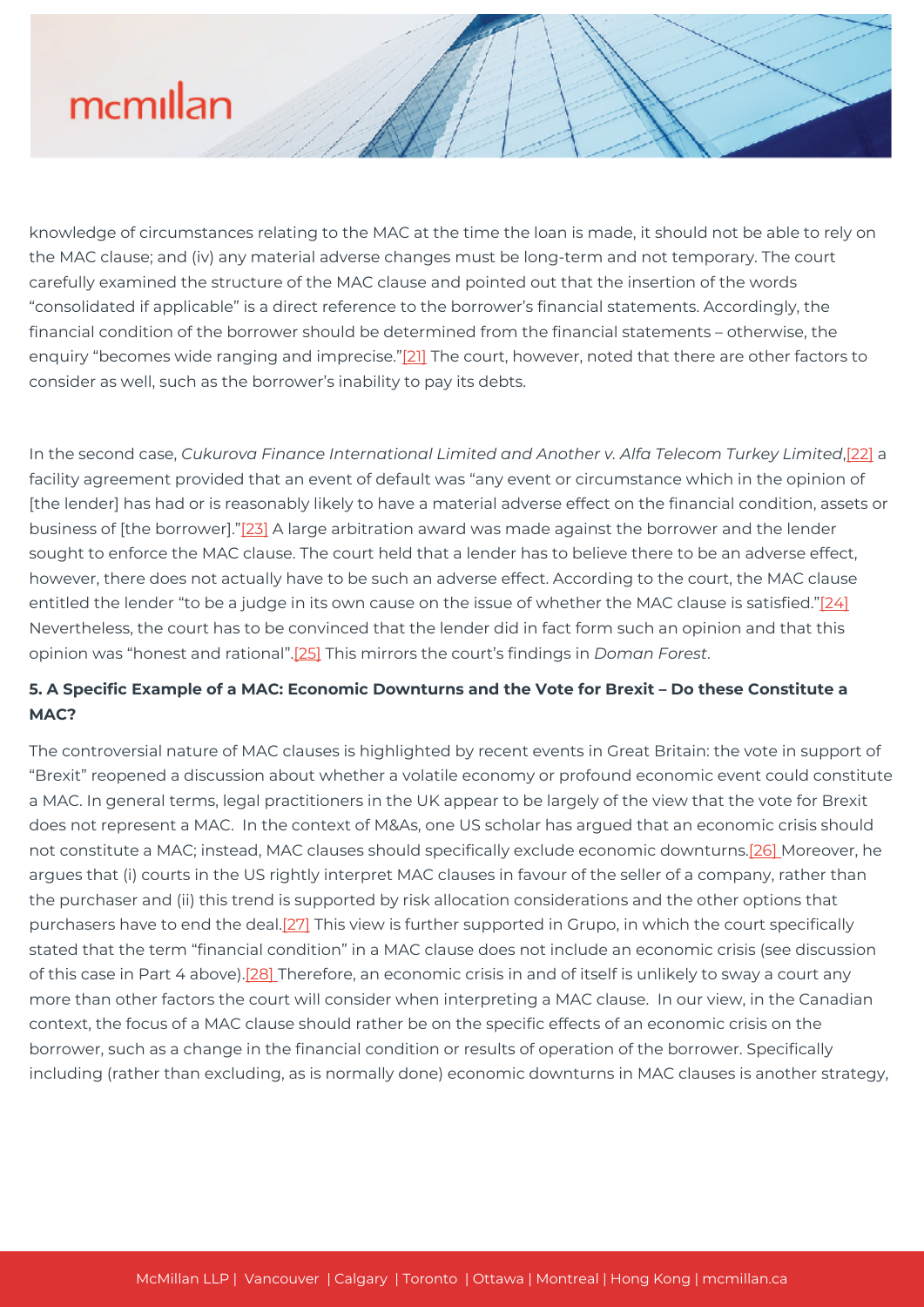albeit one that (i) has not been tested in the courts and (ii) may be difficult to negotiate.

#### **6. Does a MAC Clause Protect Lenders' Interests?**

While there is a paucity of case law with respect to MAC clauses[,\[29\]](#page--1-0) general principles gleaned from existing cases offer insight as to how parties to loan agreements can best protect their respective interests. Keeping in mind that MAC clauses are context-dependent and that there is no one ideal MAC clause for every loan agreement, the following are a few pointers for lenders to consider when drafting a MAC clause: (i) lenders should carefully consider whether to include a MAC as an event of default or as a representation of the borrower (or both), as the case law points to higher success for lenders in defending a MAC when the MAC is an event of default rather than a representation; (ii) lenders should incorporate language to the effect that a MAC which results in an event of default is determined at the discretion of the lenders; (iii) a MAC should be broadly defined and if there are certain changes or events that lenders want to constitute a MAC, these should be specified; (iv) courts may interpret the term financial condition broadly or narrowly, therefore, if a lender would like the court to rely on a specific item to determine the financial condition of the borrower, the term "financial condition" should be defined in the loan agreement; caution is advised, however, against drafting such definition too narrowly; and (v) lenders should consider including in a MAC clause short-term effects on the borrower's business and financial condition, to avoid a court finding that the MAC clause only applies to longterm effects, especially where the borrower's business is subject to cyclical changes.

Additionally, when deciding to declare a MAC, lenders should keep detailed records about how they came to their decision. Moreover, if the borrower discloses information, such as financial information related to its business operations and results, the lender needs to carefully analyze such information. Otherwise, a court may find that the lender had knowledge of a certain condition, which could preclude the finding of a MAC.

We await further clarification on MAC clauses by the Canadian, US and UK courts. In the meantime, lenders should use caution when relying or planning to rely on MAC clauses to demand the repayment of a loan. MAC clauses and the events leading up to the MAC are carefully scrutinized by the courts. Lenders should therefore take care to have other robust protections built into loan agreements[\[30\]](#page--1-0) so as to ensure that their right to declare an event of default and to accelerate a loan is protected.

by Kathy Martin, Maria Sagan and Shahram Khalili

- [1] 2005 BCSC 774, aff'd 2007 BCCA 88, 2007. [ps2id id='1' target="/]
- [2] *Ibid*. at para. 28.[ps2id id='2' target=''/]
- [3] *Ibid*. at para. 159.[ps2id id='3' target=''/]
- [4] *Ibid*.[ps2id id='4' target=''/]
- [5] *Ibid*. at para. 140.[ps2id id='5' target=''/]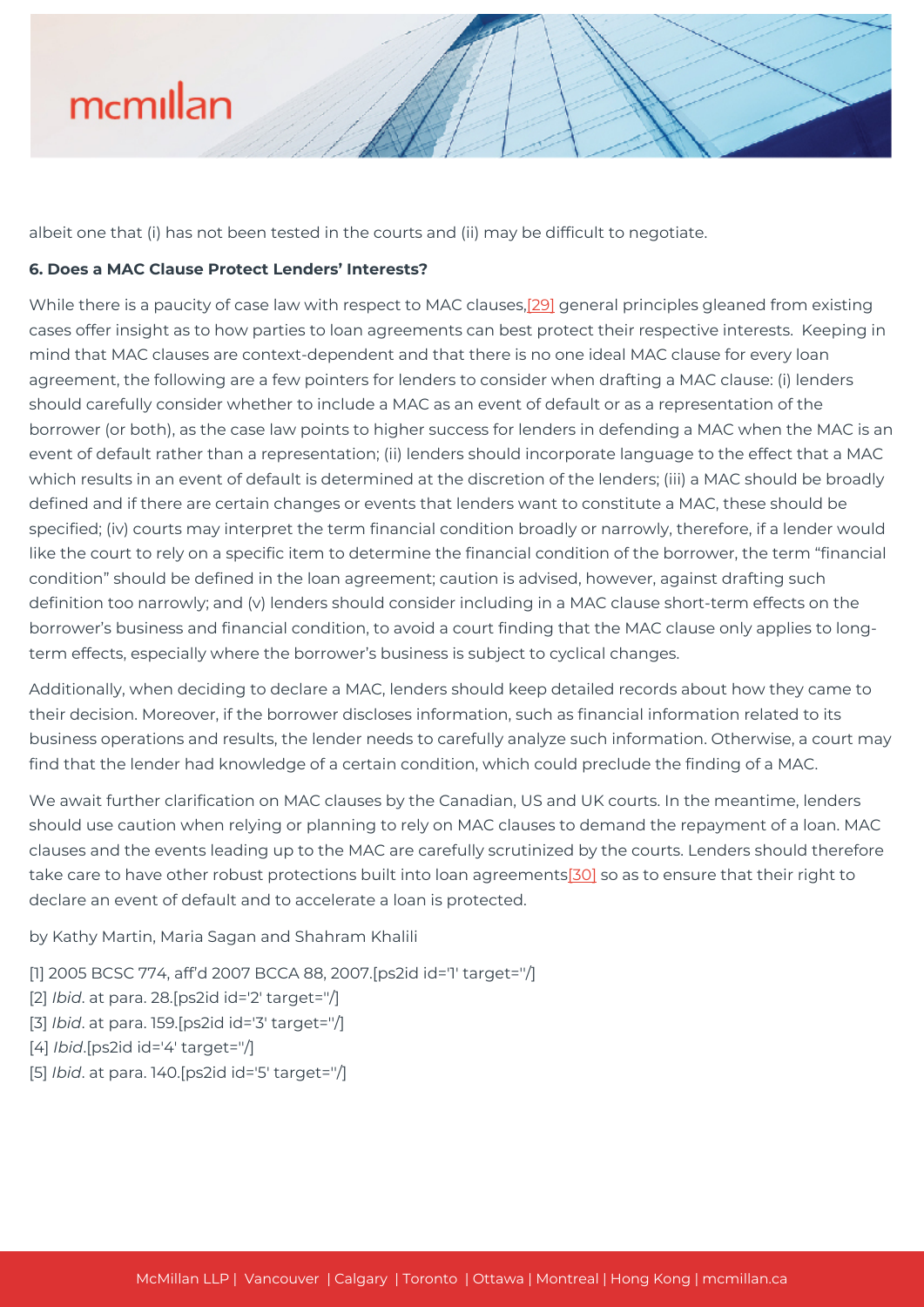[6] *Ibid*. at para. 132.[ps2id id='6' target=''/] [7] See: *Consumers Glass Co. v. D'Aragon*, 1979 CarswellOnt 151, 6 B.L.R. 114 (Ont. SC) ["*Consumers Glass*"]; *Cariboo Redi-Mix & Contracting Ltd. v. Barcelo*, 1991 CarswellBC 2263, [1991] B.C.J. No. 2038 (BCSC) ["Cariboo"]; *Mull v. Dynacare Inc*., [1998] O.J. No. 4006, 77 O.T.C. 81 (OCJ) ["*Dynacare*"]; and *Inmet Mining Corporation v. Homestake Canada Inc*., 2002 BCSC 61, 2002 CarswellBC 53, revers'd on other grounds 2003 BCCA 610, 2003 CarswellBC 2792 ["*Inmet*"].[ps2id id='7' target=''/] [8] Consumers Glass, *ibid*. at para 60.[ps2id id='8' target=''/]

[9] See *Consumers Glass*, *Cariboo* and *Inmet, supra*. note 7.[ps2id id='9' target=''/]

[10] See *Dynacare, supra*, note 7.[ps2id id='10' target=''/]

[11] Lindsay Edelstein, "Big Macs: Not-So-Happy Deals and the Eurozone Crisis," Cardozo J. Int'l & Comp. L. 595

2013-2014 at 598.[ps2id id='11' target=''/]

[12] 789 A.2d 14 (2001).[ps2id id='12' target=''/]

[13] *Ibid*. at para. 65.[ps2id id='13' target=''/]

[14] *Ibid*. at para. 68.[ps2id id='14' target=''/]

[15] *Ibid*. at para. 66.[ps2id id='15' target=''/]

[16] See *Frontier Oil Corp. v. Holly Corp*., 2005 WL 1039027; *Hexion Specialty Chemicals, Inc. v. Huntsman Corp.*, 965 A.2d 715 (2008); *Luxco, Inc. v. Jim Beam Brands, Co*., 2016 WL 3136917.[ps2id id='16' target=''/]

[17] [2013] EWHC 1039. [ps2id id='17' target="/]

[18] *Ibid*. at para. 326.[ps2id id='18' target=''/]

[19] *Ibid*. at para. 357.[ps2id id='19' target=''/]

[20] *Ibid*. at para 348.[ps2id id='20' target=''/]

[21] *Ibid*. at para. 351.[ps2id id='21' target=''/]

[22] [2013] UKPC 2.[ps2id id='22' target=''/]

[23] *Ibid*. at para. 12.[ps2id id='23' target=''/]

[24] *Ibid*. at para. 55.[ps2id id='24' target=''/]

[25] *Ibid*.[ps2id id='25' target=''/]

[26] David Cheng, "Interpretation of Material Adverse Change Clauses in an Adverse Economy," at 2009 Colum. Bus. L. Rev. 564 at 567.[ps2id id='26' target=''/]

[27] *Supra*. at 584 and 599-603.[ps2id id='27' target=''/]

[28] *Supra*. note 17 at para. 348.[ps2id id='28' target=''/]

[29] Note that the sparse case law may actually point to the success of MAC clauses, since the majority may be settled out of court. See discussion in David Cheng's article "Interpretation of Material Adverse Change Clauses in an Adverse Economy," supra, note 26, at 604.[ps2id id='29' target=''/]

[30] See, for example, Michelle Shenker Garrett's article arguing for the use of reverse termination fees in place